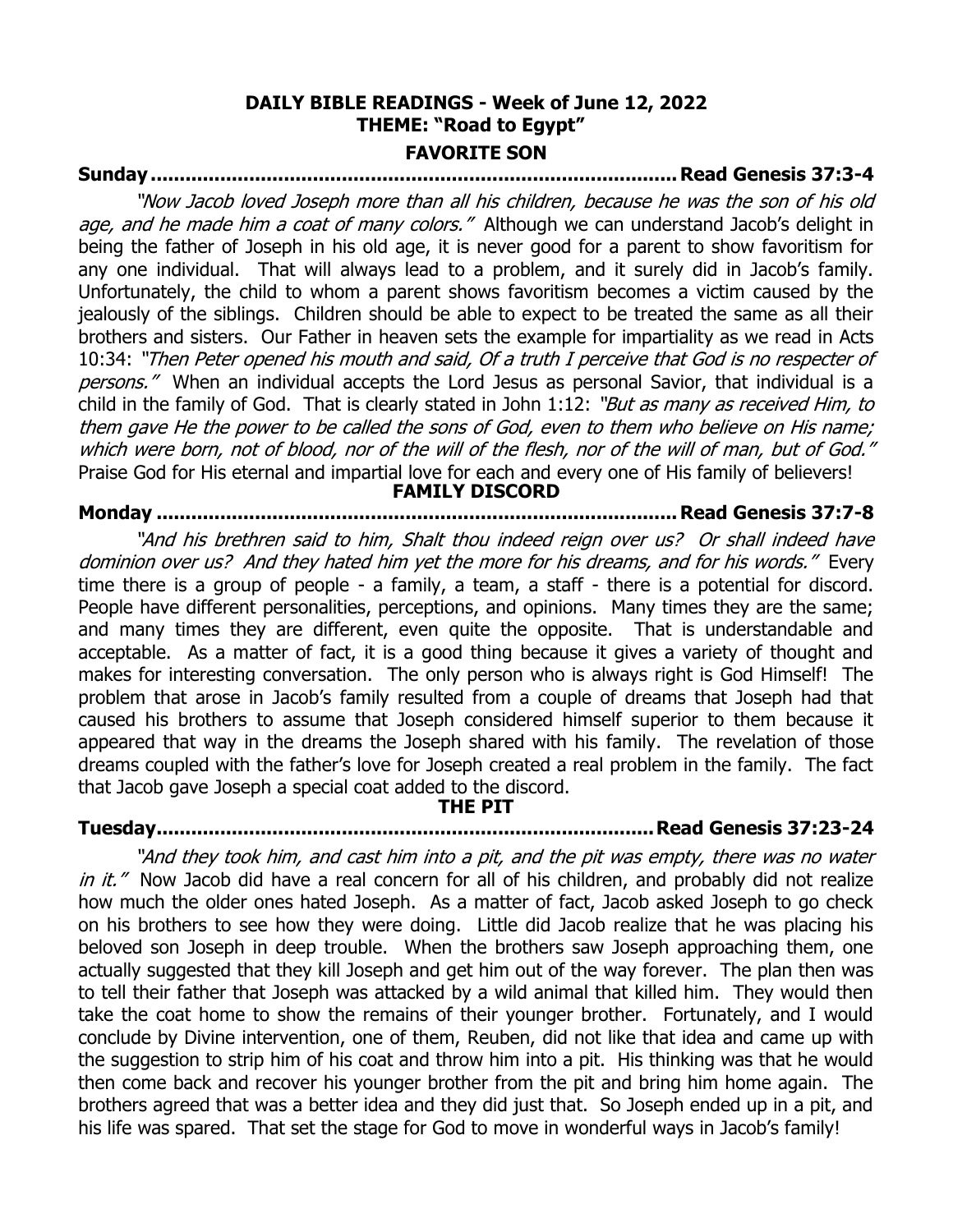#### **THE SALE**

## **Wednesday ...............................................................................Read Genesis 37:26-29**

"Then there passed by Midianite merchantmen: and they drew and lifted up Joseph out of the pit, and sold Joseph to the Ishmeelites for twenty pieces of silver, and they brought Joseph to Egypt." Not only did Reuben's suggestion to throw Joseph into a pit save his life, it also set the stage for God to do great and mighty things for His chosen people into which He would send their Messiah! How interesting that, just at the right time, some slave traders were passing by, and the brothers saw a way to get rid of their brother. They readily agreed to a price, and Joseph was on his way to Egypt. They came up with a story to share with their father, who obviously grieved what he thought was the death of his favorite son. Little did he or the brothers realize that God was commencing a great work that would eventually lead to His people going to their Promised Land. Again we see that our God truly is the Ruler of Nations!

### **THE PRISON**

## **Thursday ....................................................................................Read Genesis 39:11-20**

"And Joseph's master took him, and put him into the prison, a place where the king'<sup>s</sup> prisoners were bound, and he was there in the prison." Joseph was fortunate enough to be sold to become a servant in the royal family of Egypt, and he found favor with the Pharaoh. Things were going very well until the wife of the Pharaoh became infatuated with Joseph and propositioned him. Joseph refused her advances, and the wife sought revenge by making false accusation about Joseph when the opposite was actually the truth. Naturally, the Pharaoh believed his wife and had Joseph thrown into prison. Again, we see Joseph rise above the circumstances and actually become an ambassador for God there in the Egyptian prison. So exemplary was Joseph's conduct that the chief warden gave him a position of responsibility. God then gave Joseph the ability to interpret dreams for which Joseph did for the baker and butler of the Pharaoh who also had been put into prison by the Pharaoh. The prison became Joseph's mission field, and another step in the plans God had for Joseph's life.

### **THE DREAMS**

**Friday............................................................................................. Read Genesis 40:5-8**  "And they dreamed a dream, both of them, each man his dream in one night, each man according to the interpretation of his dream, the butler and the baker of the king of Egypt, which were bound in the prison." Having developed a relationship with the baker and butler and gained their respect, they both came to him with a dream that bothered them. It is worthy of note that before the writing of the Holy Scriptures, God spoke to people in other ways. That is the truth of Hebrews 1:1-2: "God, who at sundry times and in divers manners spake in times past unto the fathers by the prophets, hath in these last days spoken unto us by His Son, whom He hath appointed heir of all things, by whom also He made the worlds." Joseph explained to the butler that his dream revealed that he would be restored to his place in the palace in three days. He then told the baker that he would be assassinated in three days. Both those interpretations of the dreams came to pass just as Joseph had mentioned.

### **THE PALACE**

## **Saturday ......................................................................................Read Genesis 41:9-14**

"Then Pharaoh sent and called Joseph, and they brought him hastily out of the dungeon, and shaved himself, and changed his garments, and came in unto the Pharaoh." Those interpretations of the dreams of the butler and baker proved to be the key in Joseph's release from prison. The Pharaoh had a dream in which seven well nourished cows were eaten up by seven lean and ugly cows. When the butler heard of the Pharaoh's troubled spirit as a result of the dreams and the inability of the Egyptian magicians to interpret the dreams, he told the Pharaoh of Joseph. He testified that Joseph had properly interpreted the meaning of his